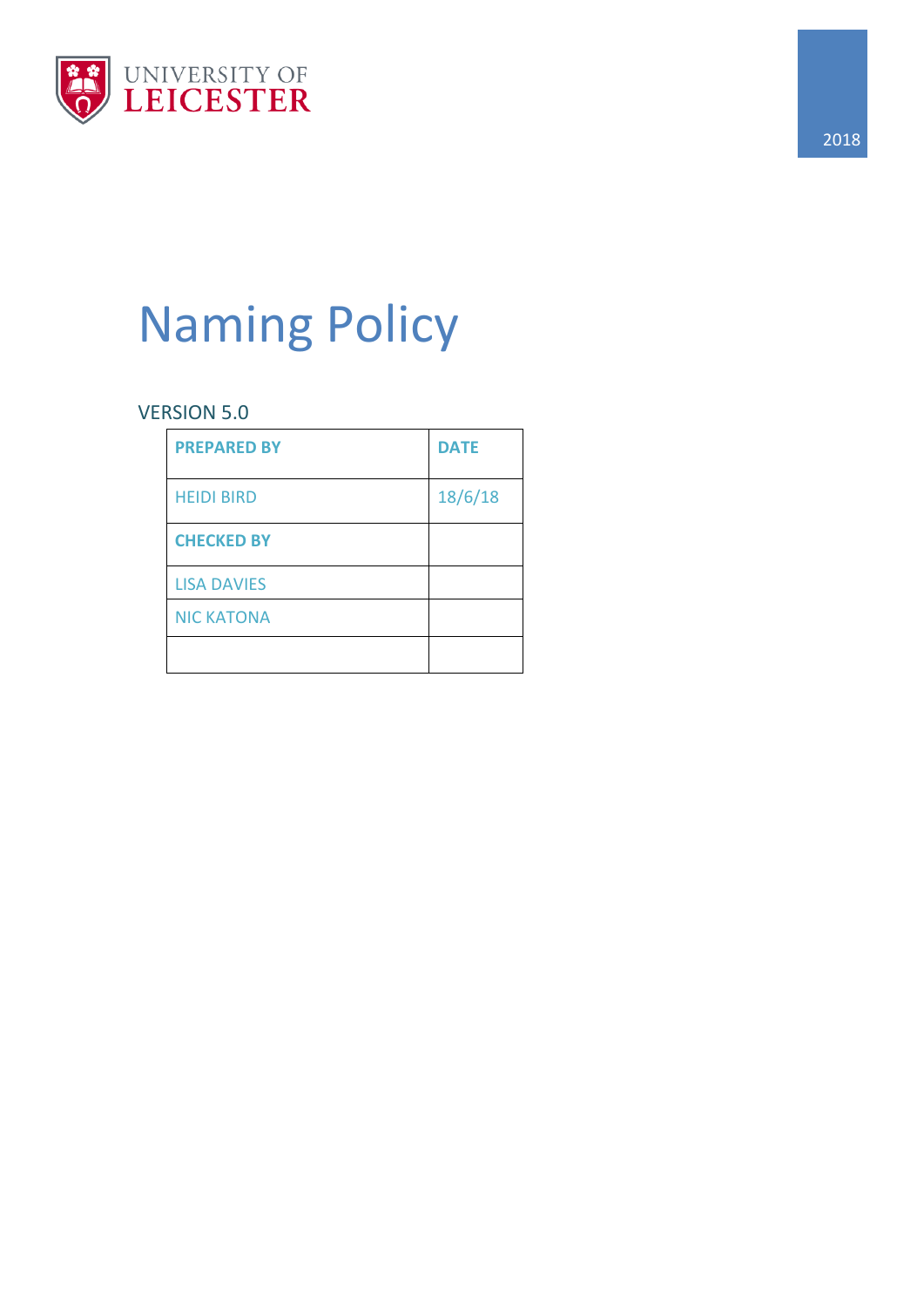

# **Contents**

|   | <b>Introduction</b>                                                                                                                                                                                                                                                                                                                                             | $\mathbf{1}$ |
|---|-----------------------------------------------------------------------------------------------------------------------------------------------------------------------------------------------------------------------------------------------------------------------------------------------------------------------------------------------------------------|--------------|
| ٠ | <b>Naming Criteria</b><br><b>Key Principles</b><br><b>Buildings and Facilities</b><br>Centres, 'Institutes' and 'Units'<br><b>Academic or Endowed Positions</b><br>Scholarships, Bursaries and Prizes<br>Undergraduate Awards<br><b>Other Activities</b><br>Submittal to the Nominations Committee for Non-Philanthropic Naming Requests<br>A Flexible Approach | $2 - 4$      |
|   | <b>Flow Chart</b>                                                                                                                                                                                                                                                                                                                                               | 5            |
| ٠ | <b>Naming Approval Guides</b><br><b>Financial Implications</b><br><b>Reputation Management</b><br><b>Naming Opportunities</b><br><b>Gift Agreements</b><br><b>Terms of Naming</b><br><b>Termination of Naming</b>                                                                                                                                               | $6 - 7$      |
| ٠ | <b>Naming Approvals for Philanthropic Gifts</b><br>Level 1 - up to 100K<br>Level 2 - £100k and up to £1m<br>Level 3 - £1m and above                                                                                                                                                                                                                             | 7            |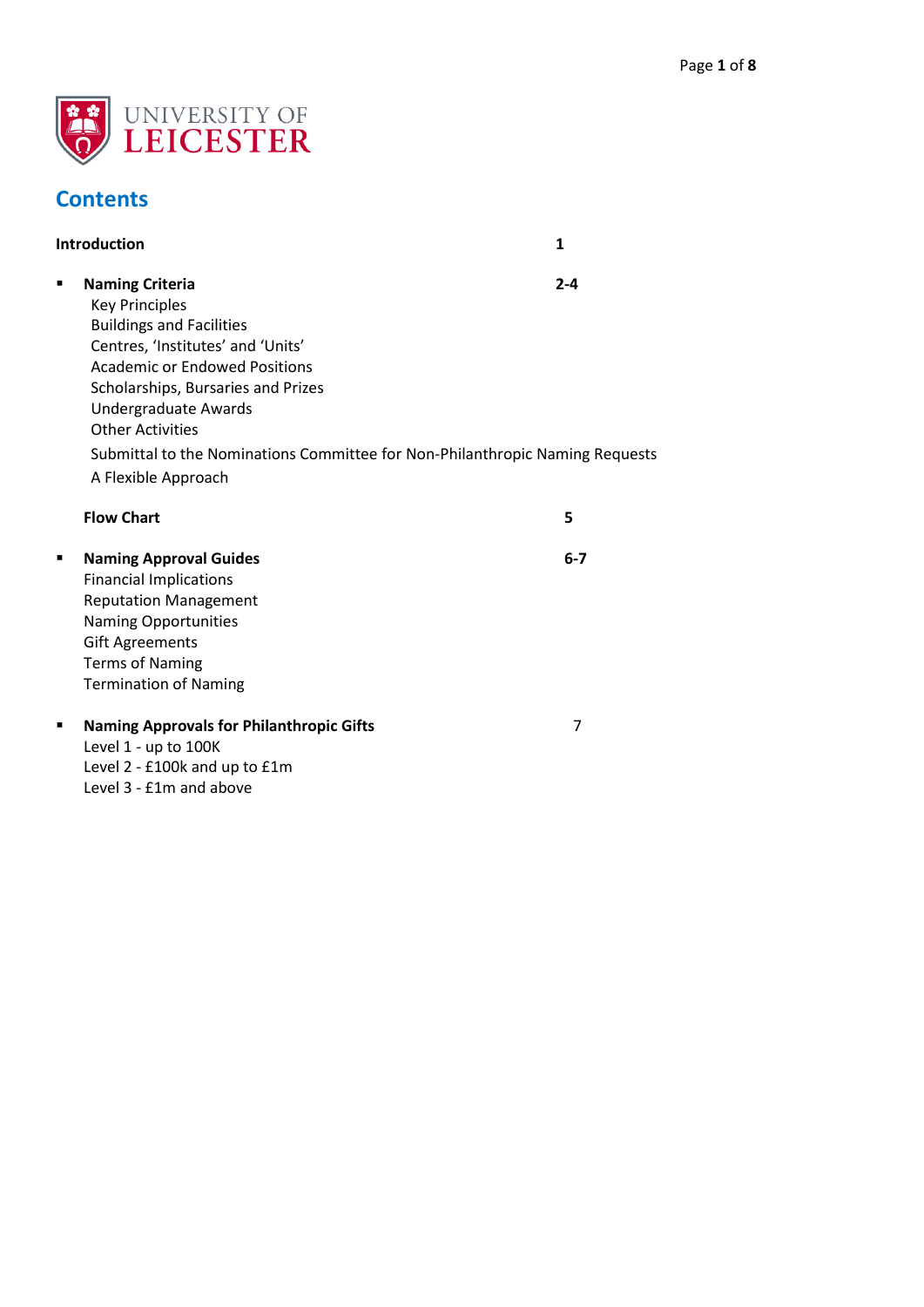

# **Naming Policy**

*This policy governs naming opportunities as part of the recognition of philanthropic contributions to the University. This policy also works to provide guidance on non-philanthropic contributions and honorific recognition.* 

# **1. Introduction**

- 1.1 The University of Leicester recognises the importance of naming opportunities for its buildings, rooms and spaces, research centres, facilities, academic posts, scholarships, awards, prizes, bursaries, endowments and other areas of work and activities.
- 1.2 The principal motivation to consider a naming opportunity is that the University wishes to recognise an exceptional or significant contribution to the institution by an individual, group or organisation. This contribution may be through exceptional leadership, outstanding academic contribution or excellence in a particular field or philanthropy. Additionally the University is committed to ensuring that naming opportunities are also used to recognise and celebrate the contributions and achievements of individuals, groups and organisations that represent a wide and diverse sets of backgrounds.
- 1.3 All staff seeking naming approval arising from philanthropic gifts must adhere to the University **Gift Acceptance** and **Due Diligence** policies. Proposals for naming should be transmitted for approval using the procedures set out in this policy.
- 1.4 The initial consideration of all naming proposals will include discussion of any potential ethical or reputational issues. Final approval of naming rests with the 'authorised decision maker' as detailed on pages 6-7. In the case of commercial partnerships or agreements this will also be appropriate. These require a thorough degree of due diligence to avoid any appearance of commercial influence or conflict of interest.
- 1.5 The office of Philanthropy, Alumni & Community Engagement (PACE) will be responsible for providing advice on naming opportunities resulting from philanthropic gifts to achieve overall co-ordination. Naming and the period of recognition will be outlined in the **Proposal**, **Gift Agreement or other University Agreement**.
- 1.6 **Gift Agreements** will normally be drafted before any naming opportunity is approved which is linked to a philanthropic contribution. Whether the University offers a naming opportunity is entirely at its discretion and after the appropriate due diligence is completed.
- 1.7 Approval may also be necessary by other University committees or departments, for example, the establishment of Professorships, Fellowships, Studentships, Scholarships, Bursaries, Prizes and Awards.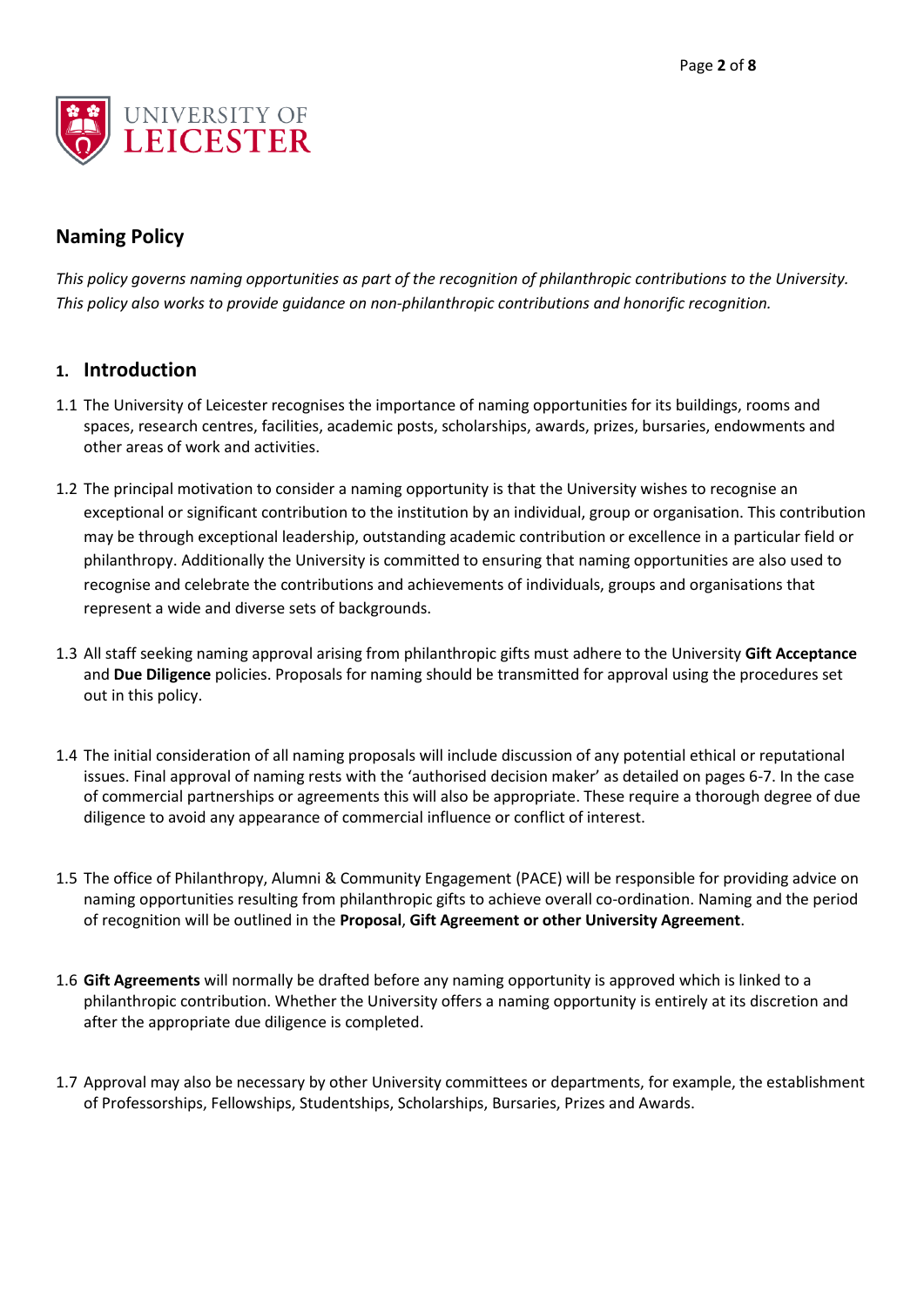# **Naming**

The overriding criterion for naming will be that the University wishes to recognise a contribution made to the University. Any decision for naming, whether following a financial or non-financial contribution, should be made only as a result of the completion of the appropriate due diligence and Naming Pro-forma and submitted for approval by the designated decision maker.

# **2. Key Principles**

- 2. The key general principles which should be used to guide deliberations on this matter are as follows:
	- a) In all cases where naming is associated with a philanthropic gift to the University, this should be subject to a satisfactory due diligence report and be specified in the gift agreement between the University and the donor.
	- b) Naming opportunities should reflect the core values and integrity of the University and should recognise the diverse nature of those who contribute to the University to the exception of any conflict of interest or special privileges.
	- c) The University can at any time review and reconsider previous decisions taken in good faith relating to naming.
	- d) Naming opportunities will be offered for a fixed period of time where appropriate.
	- e) Previous decisions should not be seen as a precedent for the 'automatic' recognition of individuals or organisations making a similar contribution with each decision made on a case-by-case basis.

# **3. Buildings and Facilities**

- 3.1 A building and room naming 'menu' should be prepared for each capital fundraising appeal to be approved by ULT or the Chair of ULT. The guideline value for a major philanthropic gift or financial contribution to be recognised through a building naming opportunity should be a minimum of 30-40% or £10m, whichever is the lowest proportion of the construction cost of a new building, replacement cost of an existing building or of the associated fundraising appeal target. The specific value will be agreed on a project by project basis, as part of the room and building naming menu.
- 3.2 Where it is proposed that a philanthropic gift is to be recognised through the naming of a building or other major part of the University Estate, the actual name, value of donation and period of naming should be agreed in advance by the approved decision maker. However, buildings should, in general, not be named after specific disciplines.
- 3.3 Naming may be for the whole building or for part of the building, such as laboratories, teaching rooms, meeting rooms, other rooms in a building, or part of a whole building, such as a floor, wing or open-air facilities. More than one opportunity may be present in the same project, for example, the whole building may be named as well as multiple rooms within the building.
- 3.4 The entry threshold for room naming is currently set at a minimum contribution of £10,000 or 50% of the refurbishment and/or equipment cost (at 2017 figures). The size of the room, cost of construction/refurbishment and provision of equipment therein should then be taken into account to decide a suitable value for each particular room. Based on these factors, naming opportunities and associated values can be pre-determined at the start of an appeal for rooms, floors and other spaces available within a building.

# **4. Centres, 'Institutes' and 'Units'**

4.1 In addition to physical spaces within buildings such as laboratories and seminar rooms, there may be opportunities to recognise significant contributions through the naming of a particular area of work or research programme which may or may not be located in a physical space. Examples of this include 'Centres of Excellence' and 'Research Institutes'.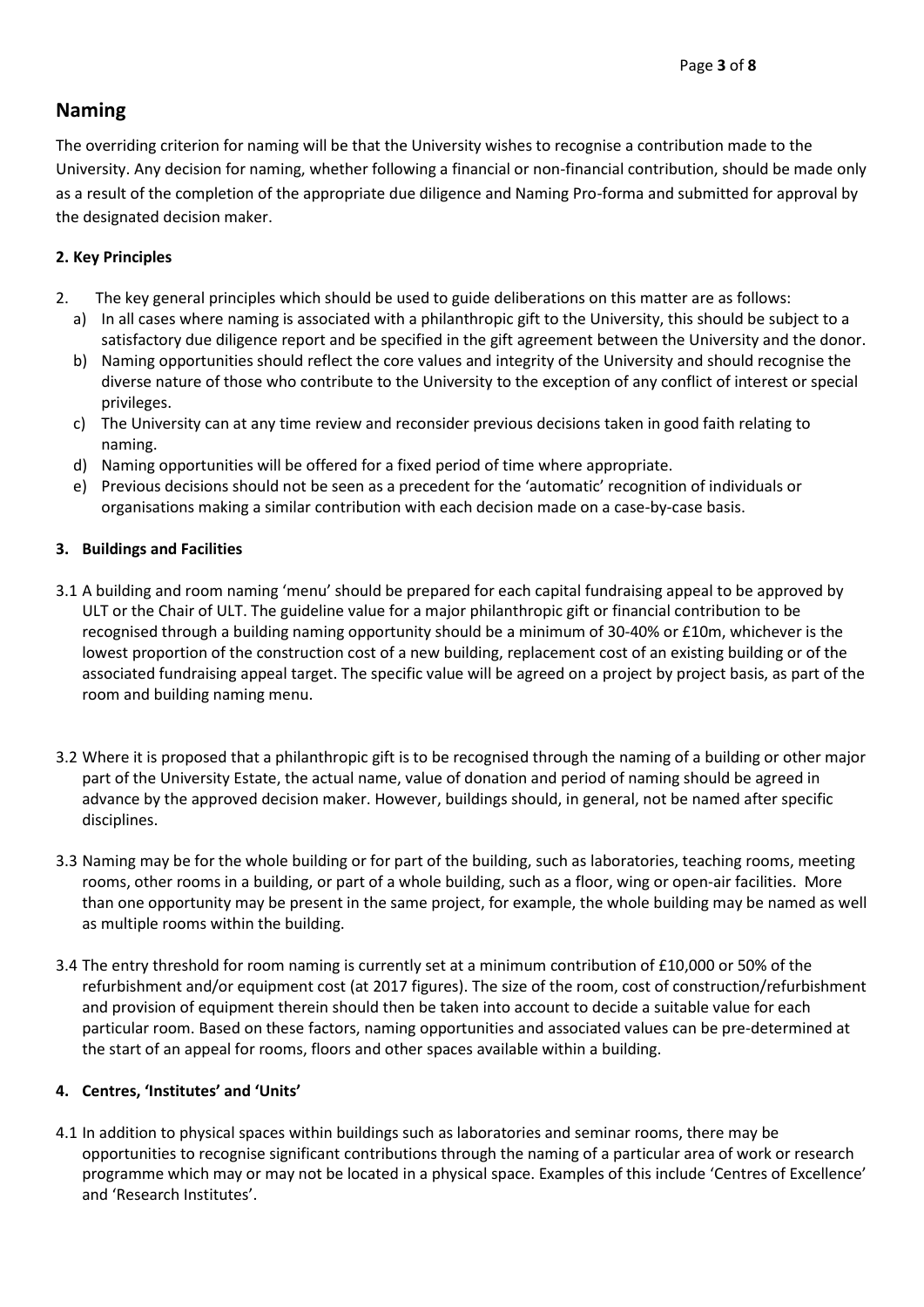4.2 In cases such as these, naming opportunities may arise to recognise a contributor that enabled the research programme to start or continue. The minimum entry threshold for a naming opportunity associated with a research programme or activity should be set at £250,000 (at 2015 prices), or at least 50% of the full economic cost (FEC) of the activity or programme.

#### **5. Academic Posts**

- 5.1 Academic posts may be named in recognition of a philanthropic gift if the gift is sufficiently large to cover a substantial portion of the costs associated with the post. At a minimum, the gift will generally need to fund 50% of the full economic costs of the post itself and its related research costs.
- 5.2 Donors wishing to permanently endow a post that is, to have it named in perpetuity will generally need to make a gift large enough to generate interest and income sufficient to fund 50% of the full economic costs of the post (though not necessarily its related research costs) in perpetuity, including any increases due to inflation. The gift's capital will be invested in the University's endowment fund, and the post costs will be supported through an annual pay-out from the endowment.

#### **6. Scholarships, Bursaries, Prizes and Awards**

- 6.1 Scholarships, Bursaries, Prizes and Awards may be funded annually or endowed. Prizes and Awards are recognition for achievement. Bursaries are for students in need of financial support whilst studying at university. Scholarships provide financial support for those with the ability to demonstrate high level academic achievement.
- 6.2 Named Scholarships and Bursaries can be funded through annual contributions starting at a minimum of 50% of the FEC per year. A contribution of £200,000 or more will endow a named scholarship in perpetuity. Prospective donors are currently being encouraged to look beyond named Prizes/Awards and towards Scholarships and Bursaries. However, if a donor is minded to establish a Prize/Award fund, the suggested entry level is in the region of £5,000 – £10,000 (at 2018 figures.) All newly created Prizes and Awards must be approved by the appropriate committee/department.

#### **7. Other Activities**

7.1 In cases where at least 50% of the cost of an existing activity is met through a contribution there may be an opportunity to name the activity. Qualifying contributions may be cash, goods or services in-kind (GSIK), providing that the in-kind gift has a budget-relieving effect. For new activities not currently funded by the University, 100% of the start-up and operating cost of the activity should be covered by the contribution (e.g., the introduction of a new named lecture series.) However, the University may commit its own funds to the activity if it is deemed to advance a strategic priority.

#### **8. Naming Requests Process**

- 8.1 Appropriate due diligence should be completed and submitted for review and approval by designated decision maker.
- 8.2 The Naming Pro-forma document should be submitted to the Nominations Committee with a statement of the nature of the request. The document should discuss the importance of the naming to the University, the nature of meritorious activity, and other conditions, concerns, or impacts of the naming. Plans for any plaque, funding and maintenance should be identified.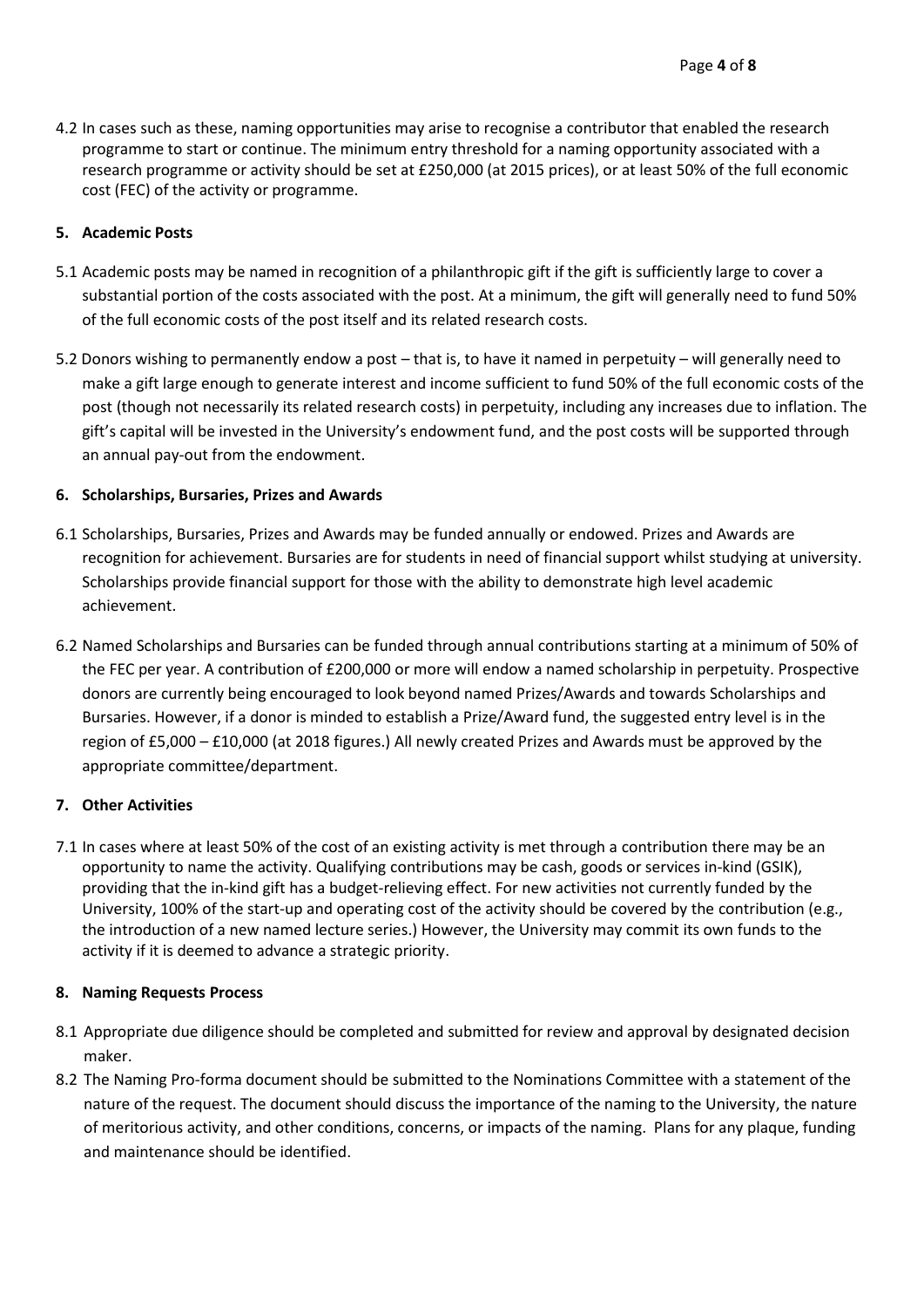#### **9. A Flexible Approach**

- 9.1 These key principles are not intended to be applied rigidly and do not attempt to cover every possible naming opportunity. Reasonable flexibility should be exercised dependent on the construction or refurbishment cost and nature of the building, current market and economic conditions and the "fundraising attractiveness" and financial target of any associated fundraising appeal.
- 9.2 The philanthropic funds associated with the naming do not have to be directly used for the particular entity being named unless stipulated within the gift agreement. For example, a donor may give a gift or several gifts over a period of time for various purposes and be honoured by the naming of a building, assuming that the total sum given meets the above guidelines.

#### **10. Naming Process – Non-philanthropic contributions and honorific recognition**

10.1 Naming for non-philanthropic contributions and honorific recognition are also governed by the Naming Policy. The Research and Enterprise Division is responsible for coordinating naming recognition for non-philanthropic financial contributions. Honorific recognition can be initiated by any University department but will be coordinated by the PACE Office. Upon completion of the due diligence and Naming Pro-forma, the naming proposal should be submitted to the Chair of ULT for discussion by ULT and, if supported, then submitted on to the Nominations Committee for approval.

10.2 It should be accepted at the outset that an honorific naming should not be seen as a precedent for 'automatic' recognition of individuals that make a contribution over a similar period of years at a later date.

10.3 Naming that honours a living person should be approved only for exceptional contributions, which must be thoroughly evidenced on the Naming Pro-forma. A resume or equivalent documentation of the individual(s) being honoured should be included.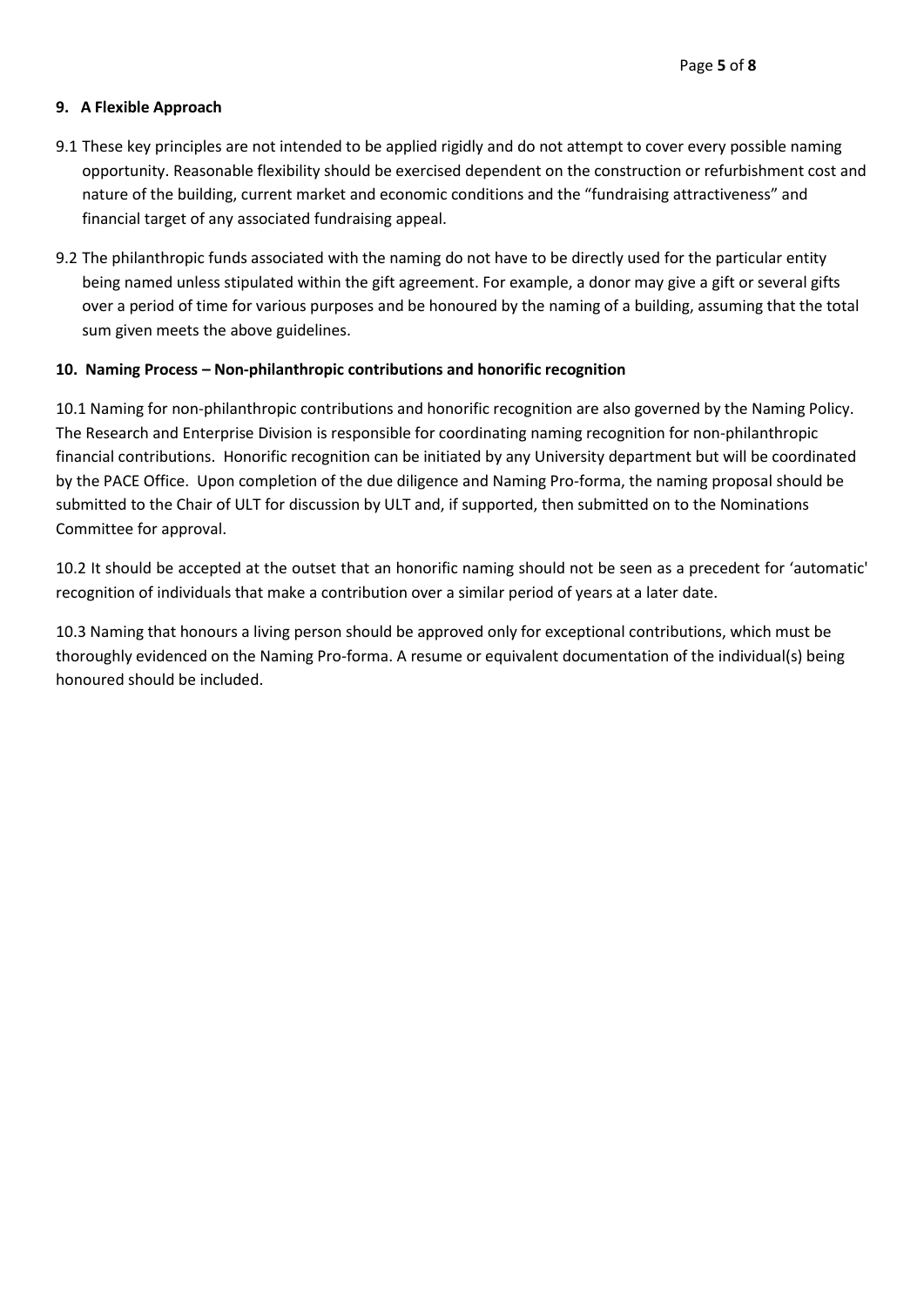Page **6** of **8**

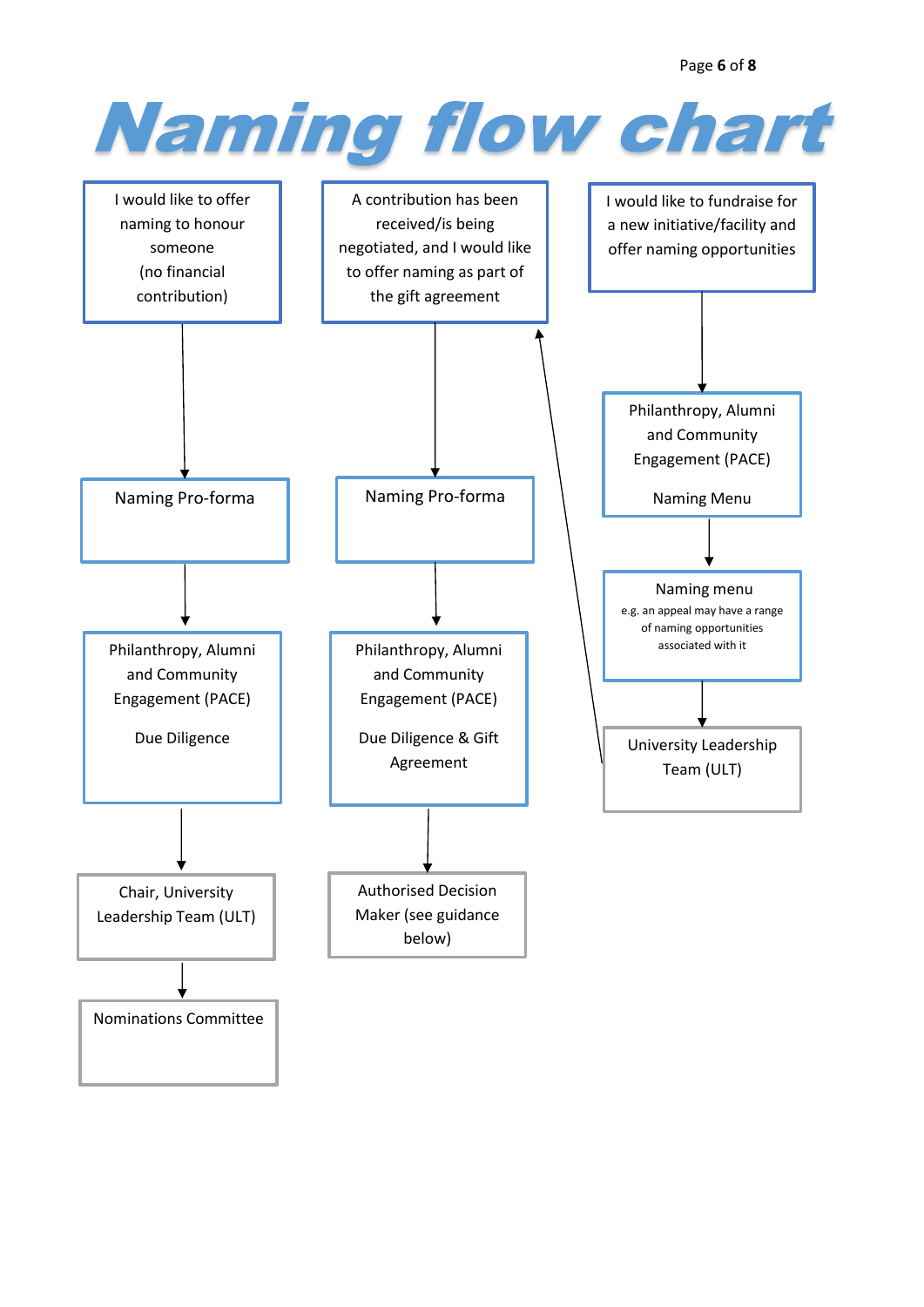# **Philanthropic Naming Approval Guidelines**

Initial consideration of any naming opportunity in recognition of a philanthropic gift should be undertaken by the department of Philanthropy, Alumni and Community Engagement (PACE).

## **1. Financial Implications**

The majority of the costs for naming recognition will be met from the PACE budget. However, there may be a need to find additional resources to support costs associated with naming signage that is, for example, part of a capital appeal or that designates a named space. These additional costs will be negotiated with the University department benefitting from the gift and/or the Estates Department.

## **2. Reputation Management**

A naming opportunity should never be given where it is considered that association with the proposed name may adversely affect the University's reputation, or where the terms of the gift agreement are not satisfactory to, or are onerous on, the University. Naming should always be at the discretion of the University. All decisions (acceptance or rejection) taken by the Nominations Committee, and any decisions to reject or rescind naming opportunities made by the Group Director of Philanthropy, Alumni and Community Engagement, the Director of Philanthropy or the University Leadership Team, will be reported formally to the next meeting of Council by the Group Director of Philanthropy, Alumni and Community Engagement or Director of Philanthropy.

## **3. Naming Opportunities**

Where a naming opportunity arises from a financial contribution it should only be offered once the procedures have been followed, and appropriate due diligence completed and approval has been given. Until that approval is given, it must be made clear to the donor that any naming opportunity is unconfirmed and should not, for example, be referred to by the donor.

# **4. Gift Agreements**

Where naming is associated with a gift to the University, a gift agreement should always be used to document the naming, unless the terms of the gift or sponsorship are set out in another written agreement. If a naming opportunity is to form part of the terms of the gift, this should be specified in the agreement between the University and the donor. This written agreement should be in place and signed by both parties before the gift is received; both PACE and, when appropriate, the University Legal Adviser should be consulted on the drafting of gift agreements. Approval for the proposed naming opportunity should be obtained before the agreement is finalised. In the case of legacy gifts, it should not be the normal expectation that recognition of the gift through naming should occur before the gift is received, however exceptions may be needed to facilitate proper stewardship of the donor.

#### **5. "Period of Recognition"**

Naming will only be applied during the agreed duration of the gift, or a maximum of 40 years, whichever is less. This applies as well to endowments or capital gifts. Where the University deems a proposed naming opportunity to present a conflict with an existing naming right, the University shall, at its discretion, either withhold the proposed naming opportunity or consult the holder of the existing naming right as to their position on the proposed naming opportunity. Furthermore, the University withholds the right to review and withdraw naming rights should there be a risk of damage to reputation through consultation and approval of the Nominations Committee.